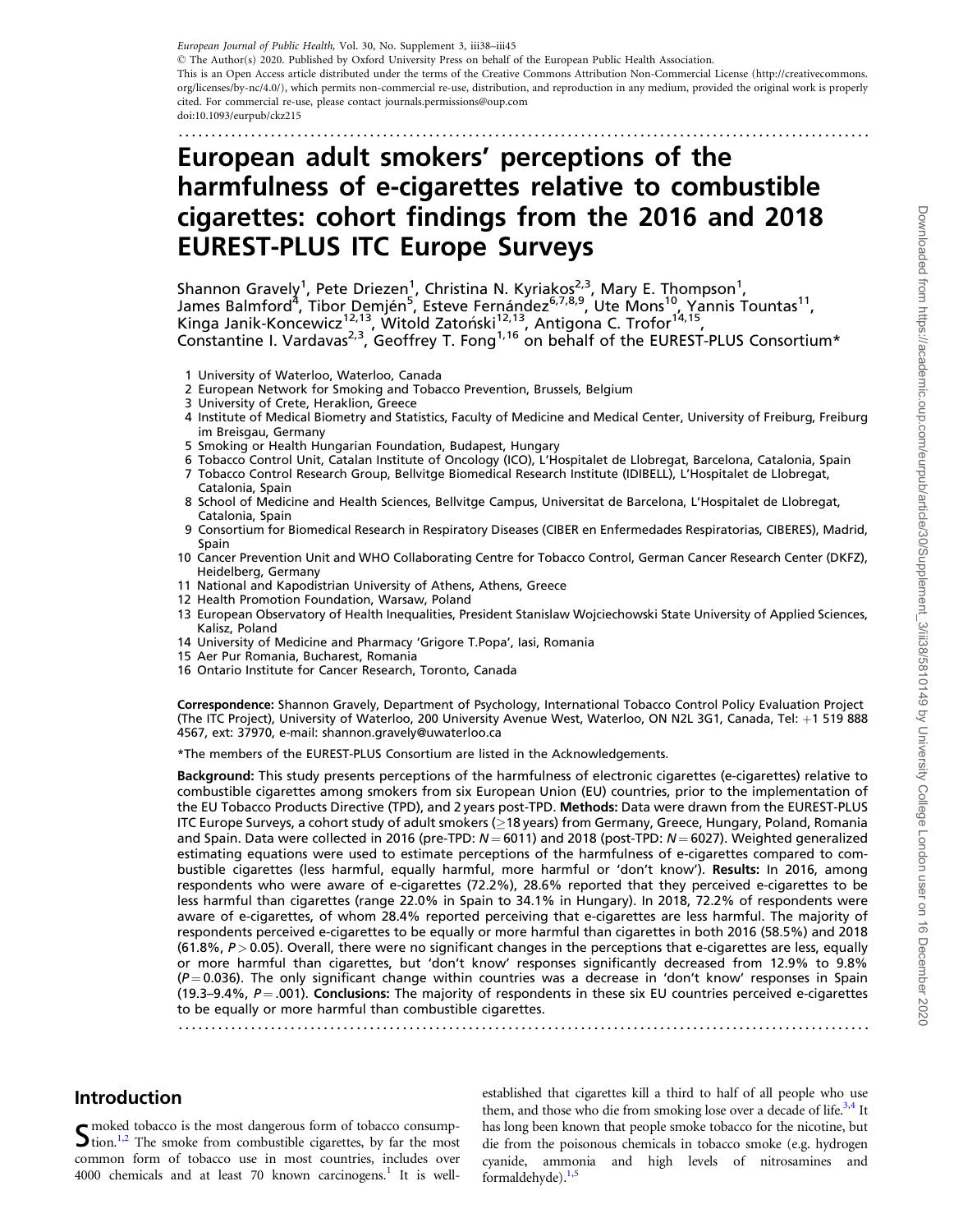<span id="page-1-0"></span>In the past, the tobacco industry developed what they claimed to be 'safer' cigarettes in response to smokers' growing health concerns. Filtered light/low-tar cigarettes were marketed as lower-harm alternatives, but provided no such reduction in harm, mainly because of compensatory smoking behaviours.<sup>6</sup> These industry efforts provided smokers with a false sense of reduced risk, and there is epidemiological evidence that they undermined smoking cessation.<sup>7</sup>

Novel nicotine vaping products, such as electronic cigarettes (ecigarettes), may have a role to play in reducing the health-related harms of tobacco smoking by assisting cessation attempts and supporting long-term abstinence from smoking. Recent comprehensive reviews of the available scientific evidence by the National Academy of Sciences, Engineering and Medicine (NASEM),<sup>[8](#page-6-0)</sup> Public Health England (PHE)<sup>[9](#page-6-0)</sup> and the Royal College of Physicians (RCP) London,<sup>[10](#page-6-0)</sup> as well as position statements by other bodies<sup>[11](#page-6-0)</sup> have concluded that although e-cigarettes contain harmful constituents, overall, they are less harmful than combustible cigarettes.

Despite the scientific evidence that e-cigarettes are less harmful than combustible cigarettes, people's perceptions of the risks associated with e-cigarette use have been shown to be over-estimated, particularly in recent years, including among smokers who could benefit from them. $9,12$  $9,12$  Several observational studies have shown the main reasons for smokers using e-cigarettes were as a harm reducing alternative to cigarettes or to help them to quit smoking.<sup>13-16</sup> Moreover, the belief that e-cigarettes are less harmful than combustible cigarettes has been shown to be associated with using e-cigarettes during a smoking cessation attempt, in reducing cigarette consumption, and in quitting smoking altogether.<sup>[12](#page-6-0),[15](#page-6-0),[17](#page-6-0)-[20](#page-6-0)</sup> One recent study from the Population Assessment of Tobacco and Health (PATH) Study in the USA found that adult dual users of e-cigarettes and cigarettes who perceived e-cigarettes to be less harmful than combustible cigarettes were more likely to switch to exclusive ecigarette use, more likely to remain dual users and less likely to relapse back to exclusive cigarette smoking 1 year later compared to dual users with other perceptions of e-cigarette harm.<sup>[21](#page-6-0)</sup> Therefore, inaccurate perceptions of the relative risk of e-cigarettes and combustible cigarettes, particularly among smokers who are unable or unwilling to completely give up nicotine, may deter smokers from switching to using e-cigarettes.

Various countries around the world have taken quite different approaches to the regulation of e-cigarettes. A number of countries have banned e-cigarettes with and/or without nicotine, some countries have not implemented any regulations, while others have regulated nicotine-containing e-cigarettes for consumer safety purposes (e.g. set a minimum age of purchase, restricted use in public places). $^{22}$  In 2016, the European Union (EU) implemented stronger regulations for e-cigarettes under Article 20 of the EU Tobacco Products Directive (TPD). Some of the key measures that may have impacted harm perceptions for e-cigarettes include: mandated textual health warnings (e.g. 'This product contains nicotine which is a highly addictive substance'), a ban on promotional and misleading elements on packaging, advertising and promotion bans and some safety and quality requirements (e.g. capped nicotine levels, volume restrictions on tanks and refills, child-resistant refill containers). These changes took place alongside TPD-mandated enhancements to health warnings on tobacco packaging, which became larger (65%) with graphic picture warnings on the front and back.

It is important to monitor harm perceptions, as it can help us to understand changing patterns of product use. It has been shown that stricter e-cigarette regulations influence perceptions about relative ecigarette and cigarette harm, $^{23}$  $^{23}$  $^{23}$  and product regulations may shape or change beliefs about nicotine products. This study aimed to examine perceptions of the harmfulness of e-cigarettes relative to combustible cigarettes in six EU countries at two time-points: first in 2016, prior to the implementation of the TPD, and then again in 2018, after the implementation of the TPD.

### Methods

### Study design, sample and procedure

The 'ITC 6 European Country (ITC 6E) Survey' was undertaken within the context of a European Commission Horizon-2020 funded study '(EURESTPLUS- HCO-06-2015)', which aimed to evaluate the impact of the EU TPD and the World Health Organization (WHO) Framework Convention on Tobacco Control (FCTC).

The ITC 6E Survey is a prospective cohort study of adult smokers (aged  $\geq$ 18) from six EU Member States: Germany, Greece, Hungary, Poland, Romania and Spain. It was designed to produce nationally representative samples in each of the six countries. Before the implementation of the TPD (pre-TPD, Wave 1: June to September 2016), approximately 1000 adult smokers who reported having smoked at least 100 cigarettes in their lifetime, and smoked at least monthly, were recruited from each country. Respondents were selected from households in urban, intermediate or rural regions, and sampled using a stratified two-stage area sampling design with a random-walk technique. A maximum of two smokers (one male and one female) from each household were eligible to participate. After providing written consent, 6011 respondents completed the survey via a computerassisted personal interview conducted in each country's official language. Household response rates ranged from 30% in Germany to 64% in Hungary. The survey took on average 35 min to complete.

Following the implementation of the TPD (post-TPD, Wave 2: February to May 2018), 6027 respondents completed the study. These respondents consisted of two sample types: (i) re-contacted (cohort) respondents ( $n = 3195$ ) from pre-TPD who were followed up regardless of their current smoking status (retention rates ranged from 36% in Hungary to 71% in Germany and Spain, with an average of 53% for the full sample); and (ii) new respondents (current smokers) to replenish those who were lost to attrition. The replenishment sample ( $n = 2832$ ) was recruited from newly selected households, and approached in the same manner as pre-TPD, with the random-walk procedure beginning at a new (random) starting point. Within the context of this manuscript, we present the comparison of the entire population at both time points (repeated cross-sectional design).

The study was approved by the Research Ethics Board of the University of Waterloo in Canada, and by local ethics boards in the participating countries. Further details about the study protocol can be found elsewhere.<sup>24</sup>

### Data weighting

After all data were collected and cleaned, each respondent was assigned a sampling weight according to their wave of recruitment. For those present in both 2016 and 2018, the sampling weight was their 2016 wave cross-sectional weight, rescaled to sum to the sample size for each country. For respondents newly recruited in 2018, the sampling weight was based on the cross-sectional weight rescaled to sum to the sample size of the 2018 wave recruits in each country. Weights were calibrated using national surveys from each of the respective countries.

#### Measurements

#### Sociodemographic variables

Sociodemographic measures were sex [female versus (vs.) male], age group (18–24, 25–39, 40–54 and  $\geq$ 55 years), employment status (employed vs. otherwise) and degree of urbanization (urban, intermediate and rural). In each country, household income information was collected in the local currency. Different thresholds were used in each country to classify respondents as low, moderate or high income ([Supplementary table S1](https://academic.oup.com/eurpub/article-lookup/doi/10.1093/eurpub/ckz215#supplementary-data)). Respondents who refused to provide household income were retained for analysis by including an 'income not reported' category. Education was also classified as low,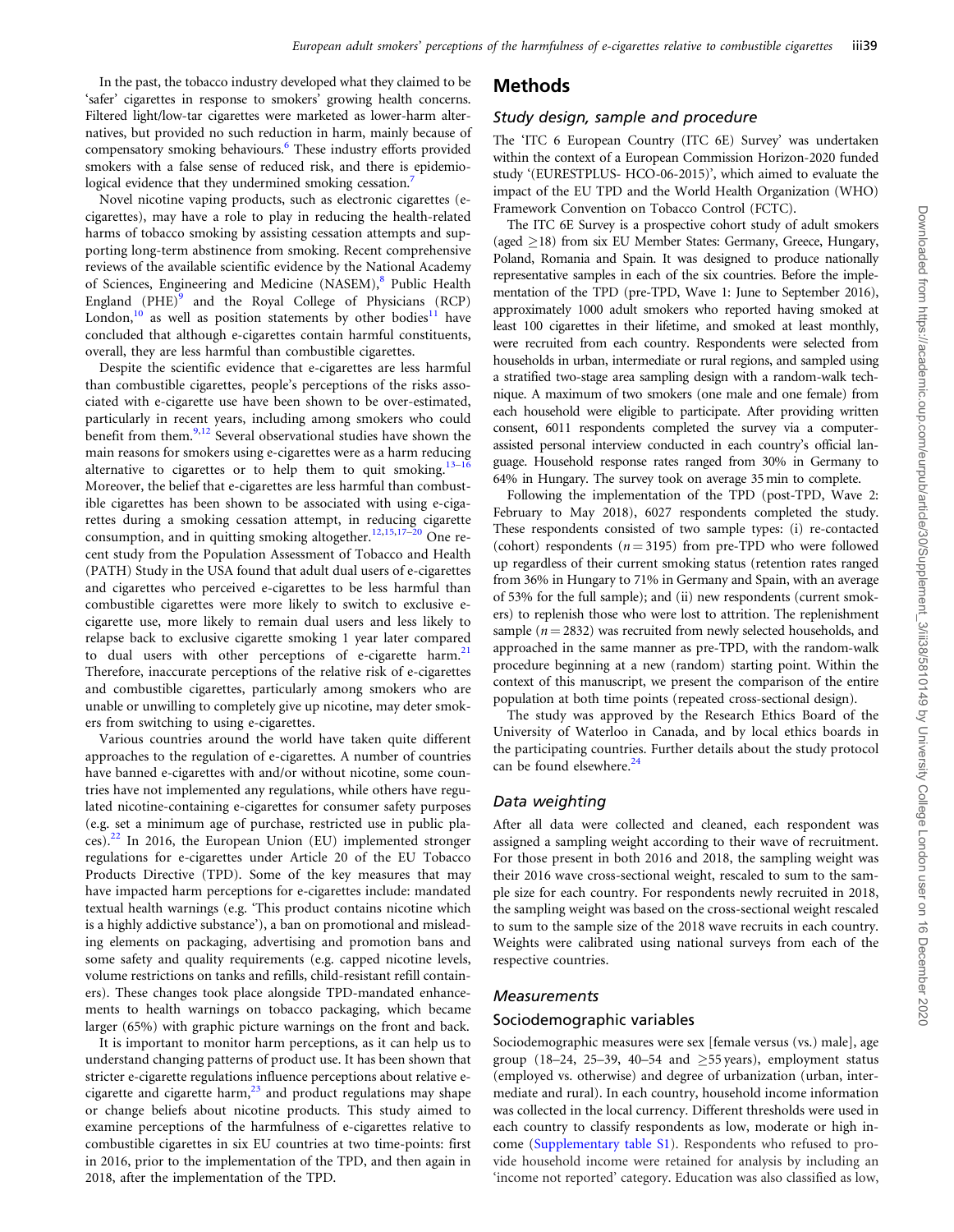<span id="page-2-0"></span>moderate or high using the International Standard Classification of Education.

### Smoking variables

All respondents were initially recruited as current smokers. Cohort respondents were asked to report their smoking status at the time of the Wave 2 survey and were categorized herein as either a daily smoker, non-daily smoker or 'quitter'. All respondents at the time of initial recruitment were asked to report: (i) their current frequency of smoking (daily, weekly and monthly); and (ii) number of cigarettes smoked per day (CPD:  $\leq$ 10, 11–20, 21–30 and  $\geq$ 31; quitters = 0) which was used as a proxy measure of nicotine dependence.

### E-cigarette variables

All respondents were asked to report if they had ever heard of ecigarettes ('yes' or 'no', with 'I don't know' responses classified as 'no'). Those who had heard of e-cigarettes were asked if they had ever tried an e-cigarette ('yes' or 'no'), and if so, if they were currently using one. Responses were: 'yes' (daily, weekly, monthly or less than monthly) or 'not at all' ('don't know' responses were classified as 'no'). These were classified herein as 'currently using an ecigarette' vs. 'currently a non-user'.

### Outcome

Perceived harmfulness of e-cigarettes compared to combustible cigarettes: All respondents who were aware of e-cigarettes were asked: 'In your opinion, is using e-cigarettes or vaping devices less harmful to health, more harmful to health, or no different than smoking ordinary cigarettes?' Response options were categorized as: 'less harmful', 'equally harmful', 'more harmful' or 'don't know'. In addition, for some analyses (and consistent with previous research $\frac{30}{2}$ ), response options were categorized as: more/equally harmful vs. less harmful vs. don't know. Respondents who did not answer this question were excluded from all analyses.

#### Statistical analysis

Unweighted statistics were used to describe respondents' baseline characteristics from each country ([table 1](#page-3-0)).

Next, generalized estimating equation (GEE) (adjusted) multinomial regression models were used to test whether the perceived harmfulness of e-cigarettes changed from 2016 to 2018. An initial GEE model tested the main effect of the survey year (wave) on perceptions of harmfulness. A second GEE model tested for an interaction between country and wave to examine whether perceptions changed significantly from 2016 to 2018 in each of the six countries. Both the main effect and interaction models controlled for sex, age, degree of urbanization, income, education, smoking status, CPD, ecigarette use status (current e-cigarette user vs. non-user) and timein-sample (TIS: the number of times a respondent participated in the study). The model that tested the interaction also included the main effects of both country and wave. False discovery rate (FDR) adjustments were used to account for multiple comparisons.

Finally, two separate GEE logistic regression models tested whether there were differences in relative perceptions of harmfulness by (i) country (Hungary was used as the reference group as respondents there had the highest perception that e-cigarettes are less harmful, in line with scientific consensus); and (ii) e-cigarette use status ('current e-cigarette user' vs. 'tried but not currently using an ecigarette' vs. 'never tried/used an e-cigarette'). Weighted estimates for 2016 and 2018 were pooled and averaged for each response, and then were dichotomized by 'less harmful' vs. 'other' (equally/more harmful/don't know) (Model 1), and then 'equally/more harmful' vs. 'other' (less harmful/don't know) (Model 2). Both models adjusted for sex, age, education, income, degree of urbanization, smoking status, CPD, survey wave (2016 vs. 2018) and TIS.

All analyses were conducted using SAS-callable SUDAAN Version 11.0.1 to account for the sampling design. All GEE analyses were conducted using weighted data.

### Ethics approval

The survey protocols and all materials, including the survey questionnaires, were cleared for ethics by the ethics research committee at the University of Waterloo (Ontario, Canada), and ethics committees in Germany (Ethikkommission der Medizinischen Fakultät Heidelberg), in Greece (Medical School, University of Athens— Research and Ethics Committee), in Hungary (Medical Research Council—Scientific and Research Committee), in Poland (State College of Higher Vocational Education—Committee and Dean of the Department of Health Care and Life Sciences), in Romania (Iuliu Hatieganu University of Medicine and Pharmacy) and in Spain (Clinical Research Ethics Committee of Bellvitge, Hospital Universitari de Bellvitge, Catalonia).

### Results

### Eligible respondents

In 2016, 6011 smokers completed the survey. Of those, 4266 had both heard of e-cigarettes and responded to the outcome variable (relative harm perceptions). In 2018, 6027 respondents completed the survey (re-contact:  $n = 3195$ ; replenishment:  $n = 2832$ ), of whom 4327 completed the relative harm perception question. Of the 3195 respondents re-contacted at Wave 2 (53.2% of Wave 1 respondents), 415 reported having quit smoking and 298 answered the relative harm perception question. Overall, there were a total of 6675 individual responses to the relative harm perception question across the 2016 and 2018 survey waves. A study flow diagram is presented in [Supplementary figure S1](https://academic.oup.com/eurpub/article-lookup/doi/10.1093/eurpub/ckz215#supplementary-data).

[Table 1](#page-3-0) presents unweighted baseline respondent characteristics for those included in the current study. Overall, the average age of the sample was  $44.1 \pm 14.1$  years,  $47.5\%$  were female,  $96.3\%$  were daily smokers and 4.3% of the sample were current e-cigarette users (ranging from 2% in Spain to 8% in Germany).

### Perceptions of harmfulness of e-cigarettes compared to combustible cigarettes

[Supplementary table S2](https://academic.oup.com/eurpub/article-lookup/doi/10.1093/eurpub/ckz215#supplementary-data) and [Figure 1a–c](#page-4-0) present the estimates (overall and by country) for perceptions of harmfulness of e-cigarettes compared to cigarettes in 2016–2018. The main effect model (which tested the main effect of survey wave), was significant ( $\chi^2 = 8.24$ ,  $P = 0.041$ ; however, after the FDR adjustment for multiple comparisons, there were no significant changes in any perceptions between 2016 and 2018. In addition, the interaction of country and wave was not significant ( $\chi^2 = 24.68$ ,  $P = 0.054$ ).

# Perceptions of harm of e-cigarettes compared to combustible cigarettes by country

# Less harmful

There was no overall change across the six countries for relative perceptions of e-cigarettes as being less harmful compared to combustible cigarettes. Hungary (34.1%) and Greece (33.5%) had the highest proportion of respondents who reported that e-cigarettes are less harmful in 2016, and Hungary in 2018 (35.1%). Romania (in 2016 and 2018) and Spain (in 2016) had the lowest proportions of respondents who believed this [\(figure 1a](#page-4-0)).

### Equally or more harmful

The perception that e-cigarettes are 'equally harmful' was fairly stable across all countries over time; however, the perception that e-cigarettes are 'more harmful' increased in five of the six countries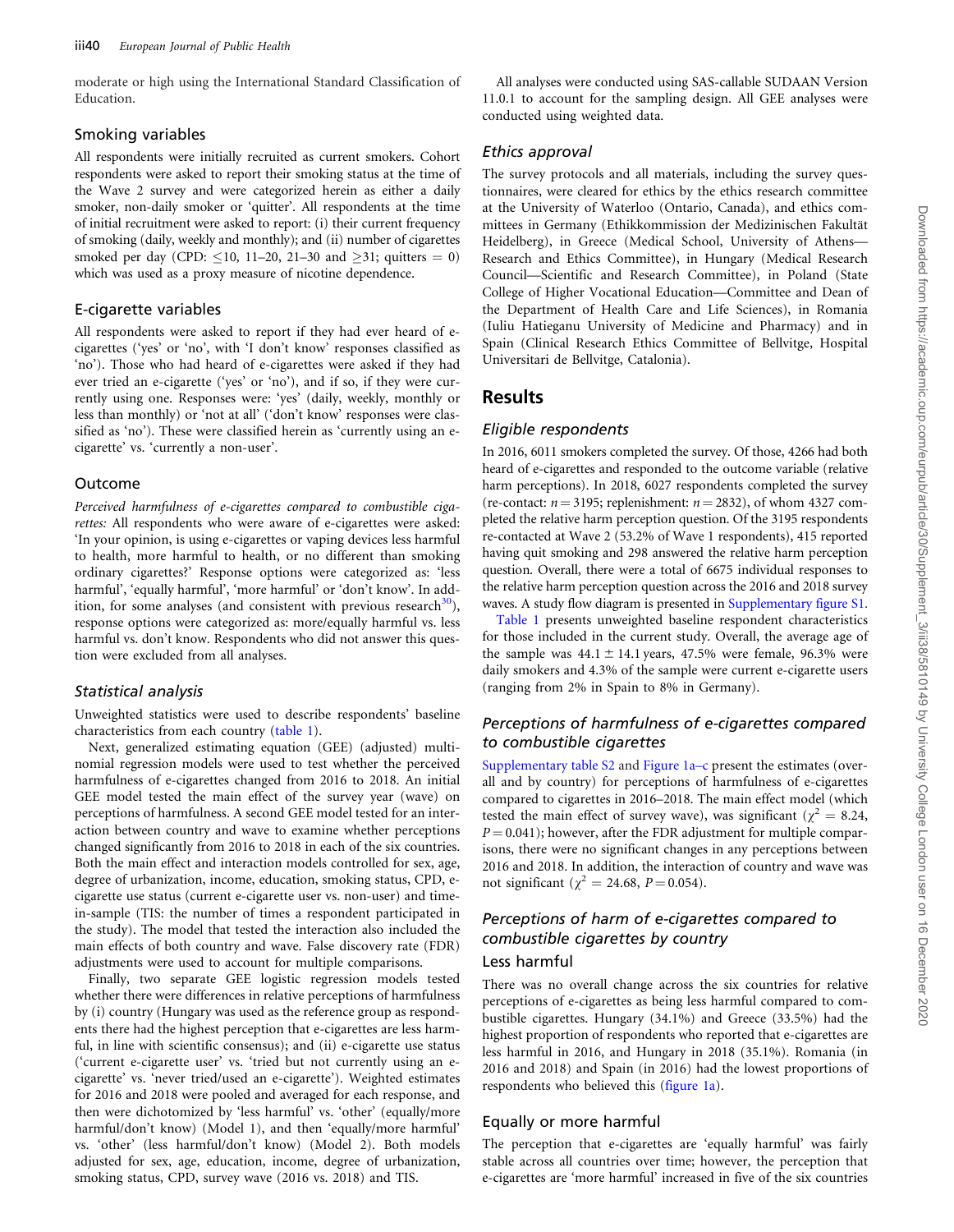<span id="page-3-0"></span>

| Table 1 Unweighted baseline characteristics of smokers present in 2016 and/or 2018 |  |  |  |  |  |  |  |
|------------------------------------------------------------------------------------|--|--|--|--|--|--|--|
|------------------------------------------------------------------------------------|--|--|--|--|--|--|--|

|                               | Germany, n (%) | Greece, $n$ $(\%)$ | Hungary, $n$ (%) | Poland, $n$ $(\%)$ | Romania, n (%) | Spain, $n$ $(\%)$ | Overall, N (%) |
|-------------------------------|----------------|--------------------|------------------|--------------------|----------------|-------------------|----------------|
| Wave of recruitment           |                |                    |                  |                    |                |                   |                |
| 2016                          | 635 (75.5)     | 737 (61.0)         | 679 (60.4)       | 685 (67.1)         | 679 (73.7)     | 851 (76.9)        | 4266 (68.6)    |
| 2018                          | 206 (24.5)     | 471 (39.0)         | 446 (39.6)       | 336 (32.9)         | 242 (26.3)     | 255 (23.1)        | 1956 (31.4)    |
| Sex                           |                |                    |                  |                    |                |                   |                |
| Female                        | 427 (50.8)     | 568 (47.0)         | 535 (47.6)       | 551 (54.0)         | 371 (40.3)     | 502 (45.4)        | 2954 (47.5)    |
| Male                          | 414 (49.2)     | 640 (53.0)         | 590 (52.4)       | 470 (46.0)         | 550 (59.7)     | 604 (54.6)        | 3268 (52.5)    |
| Average age (SD)              | 44.8 (14.5)    | 45.3 (13.8)        | 44.8 (13.9)      | 43.6 (14.2)        | 43.3 (14.0)    | 42.4 (14.0)       | 44.1 (14.1)    |
| Age group                     |                |                    |                  |                    |                |                   |                |
| $18 - 24$                     | 80 (9.5)       | 84 (7.0)           | 82(7.3)          | 87 (8.5)           | 110 (11.9)     | 142 (12.8)        | 585 (9.4)      |
| $25 - 39$                     | 244 (29.0)     | 340 (28.1)         | 341 (30.3)       | 368 (36.0)         | 270 (29.3)     | 334 (30.2)        | 1897 (30.5)    |
| $40 - 54$                     | 282 (33.5)     | 474 (39.2)         | 400 (35.6)       | 289 (28.3)         | 306 (33.2)     | 388 (35.1)        | 2139 (34.4)    |
| $55+$                         | 235 (27.9)     | 310 (25.7)         | 302 (26.8)       | 277 (27.1)         | 235 (25.5)     | 242 (21.9)        | 1601 (25.7)    |
| Degree of urbanization        |                |                    |                  |                    |                |                   |                |
| Urban                         | 296 (35.2)     | 210 (17.4)         | 390 (34.7)       | 377 (36.9)         | 316 (34.3)     | 595 (53.8)        | 2184 (35.1)    |
| Intermediate                  | 344 (40.9)     | 710 (58.8)         | 436 (38.8)       | 317 (31.0)         | 234 (25.4)     | 377 (34.1)        | 2418 (38.9)    |
| Rural                         | 201 (23.9)     | 288 (23.8)         | 299 (26.6)       | 327 (32.0)         | 371 (40.3)     | 134 (12.1)        | 1620 (26.0)    |
| Income                        |                |                    |                  |                    |                |                   |                |
| Not reported                  | 107 (12.7)     | 237 (19.6)         | 390 (34.7)       | 332 (32.5)         | 90 (9.8)       | 4 (40.7)          | 1606 (25.8)    |
| Low                           | 252 (30.0)     | 184 (15.2)         | 164 (14.6)       | 140 (13.7)         | 157 (17.0)     | 279 (25.2)        | 1176 (18.9)    |
| Moderate                      | 259 (30.8)     | 619 (51.2)         | 287 (25.5)       | 351 (34.4)         | 394 (42.8)     | 303 (27.4)        | 2213 (35.6)    |
| High                          | 223 (26.5)     | 168 (13.9)         | 284 (25.2)       | 198 (19.4)         | 280 (30.4)     | 74 (6.7)          | 1227 (19.7)    |
| Education                     |                |                    |                  |                    |                |                   |                |
| Low                           | 427 (51.0)     | 321 (26.6)         | 652 (58.1)       | 130 (12.9)         | 218 (23.9)     | 432 (39.1)        | 2180 (35.2)    |
| Moderate                      | 339 (40.5)     | 639 (52.9)         | 388 (34.6)       | 757 (75.0)         | 596 (65.3)     | 575 (52.0)        | 3294 (53.2)    |
| High                          | 72 (8.6)       | 247 (20.5)         | 83 (7.4)         | 123 (12.2)         | 99 (10.8)      | 98 (8.9)          | 722 (11.7)     |
| Smoking status                |                |                    |                  |                    |                |                   |                |
| Daily smoker                  | 763 (90.7)     | 1175 (97.3)        | 1104 (98.1)      | 986 (96.6)         | 888 (96.4)     | 1073 (97.0)       | 5989 (96.3)    |
| Non-daily smoker              | 78 (9.3)       | 33(2.7)            | 21(1.9)          | 35(3.4)            | 33 (3.6)       | 33(3.0)           | 233(3.7)       |
| Type smoked                   |                |                    |                  |                    |                |                   |                |
| FM only                       | 608 (72.3)     | 882 (73.0)         | 586 (52.1)       | 827 (81.1)         | 861 (93.5)     | 803 (72.6)        | 4567 (73.4)    |
| RYO only                      | 95 (11.3)      | 310 (25.7)         | 454 (40.4)       | 76 (7.5)           | 15(1.6)        | 209 (18.9)        | 1159 (18.6)    |
| Both                          | 138 (16.4)     | 16(1.3)            | 85 (7.6)         | 117 (11.5)         | 45 (4.9)       | 94 (8.5)          | 495 (8.0)      |
| <b>CPD</b>                    |                |                    |                  |                    |                |                   |                |
| $<$ 10                        | 315 (37.5)     | 330 (27.3)         | 396 (35.2)       | 337 (33.2)         | 322 (35.0)     | 463 (41.9)        | 2163 (34.8)    |
| $11 - 20$                     | 400 (47.6)     | 572 (47.4)         | 613 (54.5)       | 579 (57.0)         | 484 (52.6)     | 538 (48.6)        | 3186 (51.3)    |
| $21 - 30$                     | 97 (11.5)      | 166 (13.7)         | 86 (7.6)         | 74 (7.3)           | 72 (7.8)       | 64 (5.8)          | 559 (9.0)      |
| $31+$                         | 28(3.3)        | 140 (11.6)         | 30(2.7)          | 25(2.5)            | 43 (4.7)       | 41 (3.7)          | 307 (4.9)      |
| E-cigarette use status        |                |                    |                  |                    |                |                   |                |
| Current user                  | 71 (8.4)       | 64 (5.3)           | 38 (3.4)         | 34 (3.4)           | 36 (3.9)       | 27(2.4)           | 270 (4.3)      |
| Tried but not currently using | 177 (21.1)     | 270 (22.4)         | 142 (12.6)       | 228 (22.6)         | 281 (30.5)     | 264 (23.9)        | 1362 (21.9)    |
| Never-user                    | 593 (70.5)     | 874 (72.4)         | 944 (84.0)       | 747 (74.0)         | 604 (65.6)     | 815 (73.7)        | 4577 (73.7)    |

Current e-cigarette user: daily, weekly or monthly use.

CPD, cigarettes per day; FM, factory made cigarettes; RYO, roll-your-own cigarettes; SD, standard deviation.

(excluding Spain), but the differences were not statistically significant ([Supplementary table S2](https://academic.oup.com/eurpub/article-lookup/doi/10.1093/eurpub/ckz215#supplementary-data)).

Perceiving e-cigarettes to be either 'equally' or 'more harmful' increased in Greece (58.5% to 62.1%), Hungary (52.9% to 57.0%) and Spain (58.7% to 64.4%). Germany (62.7%) had the highest proportion of respondents who reported this in 2016, and Spain in 2018 (64.4%) [\(figure 1b](#page-4-0)).

### Don't know

'Don't know' responses decreased over time in four of the six countries; however, only in Spain did this reach statistical significance (19.3–9.4%,  $P \leq 0.01$ ). The largest proportion of respondents who reported uncertainty were from Spain in 2016 (19.3%), and Romania in 2018 (22.5%) [\(figure 1c](#page-4-0)).

### Perceptions of harmfulness of e-cigarettes compared to combustible cigarettes (combined across both waves) by country and e-cigarette use status

Within the pooled analysis, compared to respondents from Hungary, respondents from Spain [odds ratio (OR) 0.56, 95% confidence interval (CI) 0.40–0.77] and Romania (OR 0.45, 95% CI 0.33–0.62) were significantly less likely to believe that e-cigarettes are less harmful than combustible cigarettes. Respondents from Germany were significantly more likely to believe that e-cigarettes are equally or more harmful than respondents from Hungary (OR 1.43, 95% CI 1.04–1.96). There was no interaction effect between country and survey wave  $(F = 1.61,$  $P = 0.16$ ) ([Supplementary table S3\)](https://academic.oup.com/eurpub/article-lookup/doi/10.1093/eurpub/ckz215#supplementary-data).

E-cigarette use status was related to perceptions of harmfulness, such that current e-cigarette users (OR 4.03, 95% CI 3.05–5.33), and those who reported having tried but not currently using e-cigarettes (OR 1.47, 95% CI 1.26–1.73), were significantly more likely to believe that e-cigarettes are less harmful than those who had never tried an e-cigarette. In addition, current e-cigarette users were significantly less likely to believe that e-cigarettes were equally or more harmful than cigarettes (OR 0.40, 95% CI 0.31–0.52) compared to those who had never tried an e-cigarette [\(Supplementary table S3\)](https://academic.oup.com/eurpub/article-lookup/doi/10.1093/eurpub/ckz215#supplementary-data). There was no significant interaction between e-cigarette use and survey wave for either model: Model 1: less harmful  $(F = 0.001,$  $P = 0.99$ ) and Model 2: equally/more harmful ( $F = 0.91$ ,  $P = 0.40$ ).

# **Discussion**

The current study examined perceptions of harmfulness of e-cigarettes compared to combustible cigarettes and found that the majority of respondents in these six EU countries perceived e-cigarettes to be equally or more harmful than combustible cigarettes, both prior to the implementation of the TPD (2016), as well as at the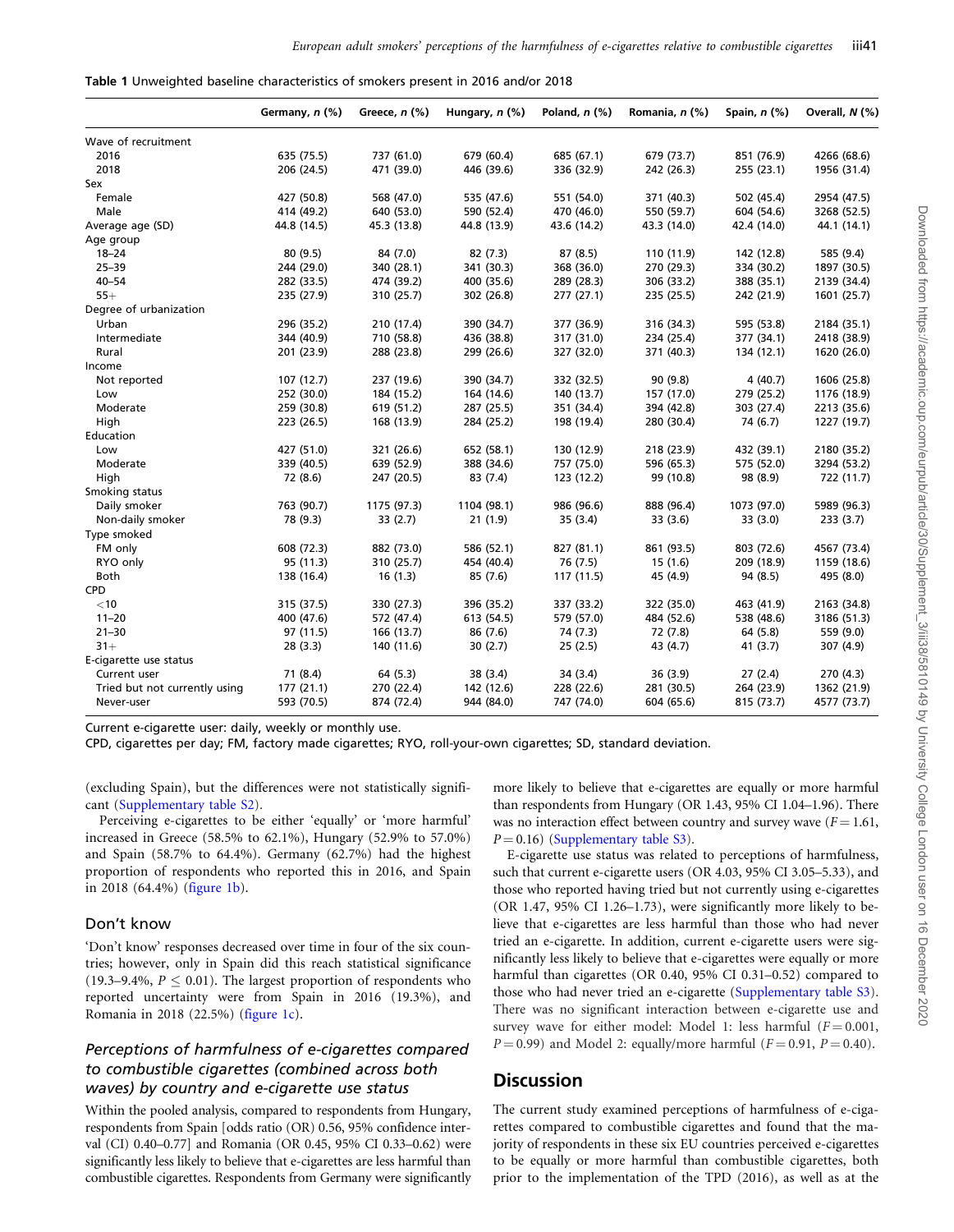<span id="page-4-0"></span>

Figure 1 (a) Perception that e-cigarettes are less harmful than cigarettes. (b) Perception that e-cigarettes are equally or more harmful than cigarettes. (c) Don't know if e-cigarettes are more, equally or less harmful than cigarettes

post-TPD (2018) time period. These findings do not align with the existing scientific evidence indicating that e-cigarettes are less harmful than cigarettes and other combustible tobacco products,  $8,10$  $8,10$  $8,10$  but they are consistent with the growing perceptions in other countries that e-cigarettes are at least equally as harmful as cigarettes.<sup>12,13</sup> It is notable, however, that smokers from these six EU countries generally have much more negative perceptions of e-cigarettes than smok-ers from other high income, westernized countries.<sup>[25](#page-6-0),[26](#page-6-0)</sup>

There is a paucity of published literature examining whether perceptions of the relative harmfulness of e-cigarettes compared to combustible cigarettes differ under different regulatory frameworks. One study by Yong et al.<sup>[23](#page-6-0)</sup> examined whether current and former smokers' relative perceptions of e-cigarette harm varied under different e-cigarette regulatory environments. The results showed that the perception that e-cigarettes are less harmful than conventional cigarettes was considerably higher in the UK where the use of ecigarettes to replace combustible cigarettes is encouraged for harm reduction purposes than in Australia, which has much stricter regu-latory policies as e-cigarettes with nicotine are prohibited.<sup>[27](#page-6-0)</sup> The authors suggested that these results may be attributable to the less restrictive e-cigarette policies in the UK, e.g. allowing e-cigarettes with nicotine to be sold on the open market.

After the implementation of the stricter TPD regulations, there were small but mostly non-significant changes in perceptions of the harmfulness of e-cigarettes compared to combustible cigarettes, including a slight increase in the perception that e-cigarettes are equally or more harmful than cigarettes. Overall, there was a small decrease over time in the proportion who reported being uncertain; this was evident in four of the six countries, but significant only in Spain. After the TPD, Romania had the highest rate of uncertainty about the harm of e-cigarettes relative to cigarettes, where nearly a quarter of the respondents were unsure. Notably, after the TPD, Romania also had the lowest proportion of respondents who reported that e-cigarettes were less harmful.

This study did not show significant differences between countries in changes over time regarding perceptions of harm. However, when responses were averaged across waves, Hungary and Greece had the highest proportion of respondents who perceived e-cigarettes to be less harmful than combustible cigarettes, a perception consistent with the current scientific evidence. Respondents from Romania and Spain were significantly less likely to believe that e-cigarettes are less harmful than conventional cigarettes than respondents from Hungary, which may be a reflection of differing social norms such as perceived public approval. For example, in a recent EUREST-PLUS ITC paper by East et al., $^{28}$  $^{28}$  $^{28}$  Romania and Spain had the lowest proportion of smokers who reported believing that the public approves of e-cigarettes, and Hungary had the highest proportion. This suggests that perceptions of public acceptance towards e-cigarettes may be associated with e-cigarette harm perceptions.

The high proportion of respondents who perceive e-cigarettes to be equally or more harmful than cigarettes in the EU, and the shifting towards this opinion in several other countries, may be associated with multiple factors, such as divided opinions among the scientific community, the lack of accurate, consistent and proactive risk communications to the public, information from media reports, or the growing interest of multinational tobacco firms in the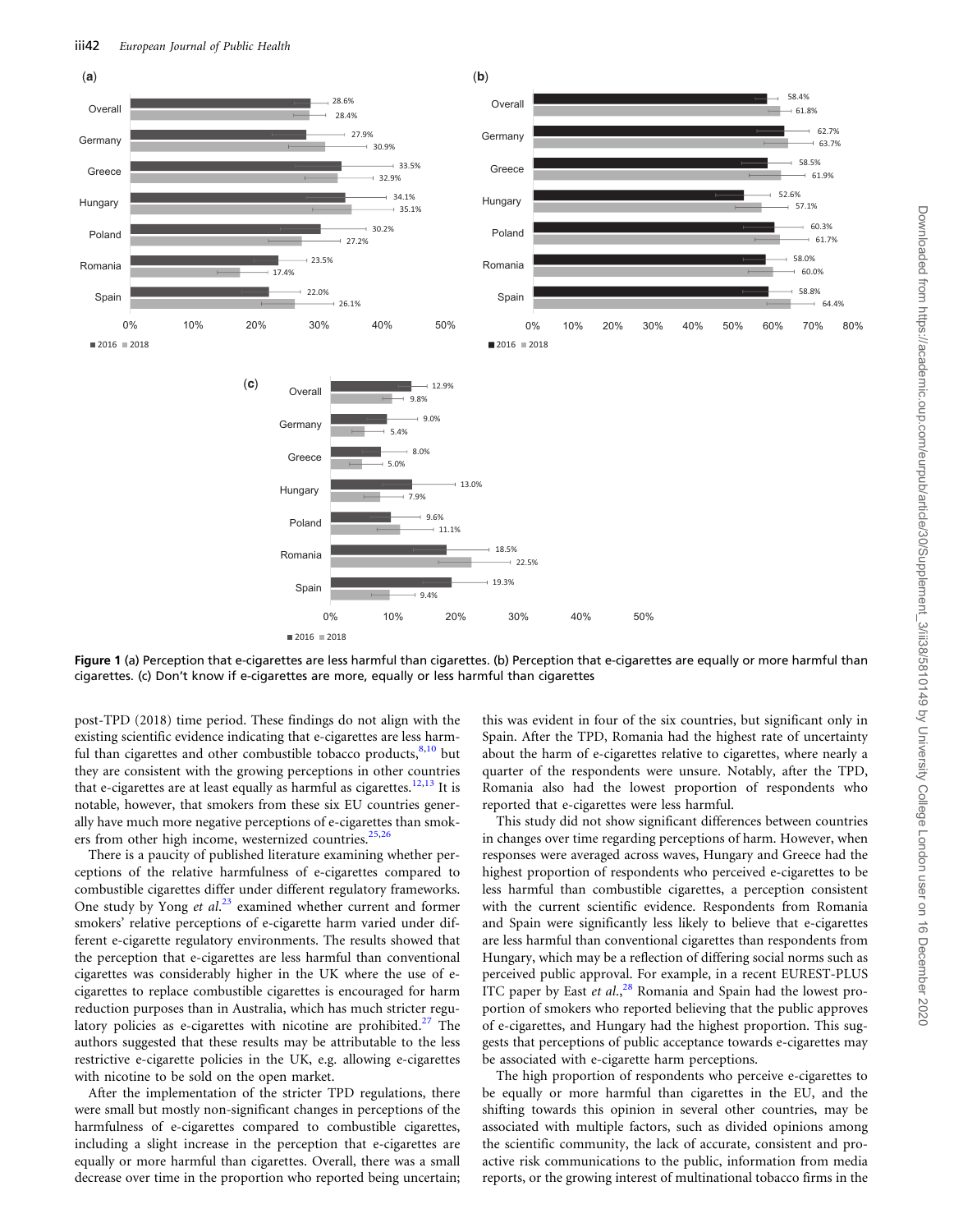<span id="page-5-0"></span>e-cigarette market. Perhaps most importantly, reporting about the associations of e-cigarettes with health problems and safety concerns may not only impact peoples' absolute harm perceptions of e-cigarettes but may negatively impact peoples' relative harm perceptions compared to combustible cigarettes, thereby leading the public to become more cautious and sceptical about e-cigarettes as a harm reducing alternative to combustible cigarettes.

Perceptions of potential risks and benefits of e-cigarette use vary widely among the general public, as well as among those who smoke compared to those who use e-cigarettes. Research has consistently found that e-cigarette users are more likely to believe that e-cigarettes are less harmful than combustible cigarettes compared to never-e-cigarette users, smokers and non-smokers.<sup>[12](#page-6-0),[13](#page-6-0),[25](#page-6-0),[29](#page-6-0)</sup> Consistent with this, current e-cigarette users in this study were significantly more likely than those who had never used an e-cigarette and those who have tried e-cigarettes (but not currently using them) to believe e-cigarettes are less harmful (56.4% vs. 25.1%).

It has been reported that e-cigarettes are a popular smoking quit aid in the EU. $^{20}$  $^{20}$  $^{20}$  A recent randomized trial in England indicated that second-generation e-cigarettes nearly doubled the percentage of smokers who were abstinent from cigarettes after one year (18%) compared to nicotine replacement therapy (NRT) (10%) when both products were accompanied by behavioural support, $30$  an updating of the initial evidence from two previous clinical trials showing the efficacy of first-generation e-cigarettes for quitting.<sup>31</sup> Some observational studies have found that (daily) e-cigarette use can be helpful in attempts to stop smoking or reduce cigarette consumption,  $32$  as well as smoking cessation,<sup>[33](#page-6-0)[–36](#page-7-0)</sup> but other studies have not found an effect. $37$  However, it must be also remembered that a scientific consensus on the potential risks and benefits of e-cigarette use still has not been reached, and the public health debate continues. Similarly, it should be noted that there are other safe, well-researched and effective cessation products that can help smokers to quit, including, but not limited to NRT and Varenicline.<sup>[38](#page-7-0)</sup>

### Study limitations

This repeated cross-sectional study included a large sample of European smokers from six countries; however, there may be some limitations to consider. As respondents in this study were recruited as smokers, the results are not generalizable beyond the smoking population (e.g. to former or non-smokers). Second, the proportion of current e-cigarette users in the sample was small, therefore we could not examine whether smokers who perceived e-cigarettes to be less harmful were more likely to initiate e-cigarette use compared to those who held perceptions that e-cigarettes were equally or more harmful. Third, data were self-reported, and thus may have been subject to misclassification due to social desirability bias.

# Conclusion

Overall, this study has demonstrated that on average, smokers in these six EU countries overestimated the relative harmfulness of ecigarettes compared to combustible cigarettes. As the global use of ecigarettes continues to increase, leveraging different modes of health communication to discourage e-cigarette use among never-smokers, especially youth, is critical. However, equally critical is the provision of balanced information to those smokers who are interested in using e-cigarettes in place of combustible cigarettes. Such communication should be framed to distinguish relative and absolute harms, providing an evidence-based appraisal of the relative risk of e-cigarettes in comparison to combustible cigarettes.

# Supplementary data

[Supplementary data](https://academic.oup.com/eurpub/article-lookup/doi/10.1093/eurpub/ckz215#supplementary-data) are available at EURPUB online.

# Acknowledgements

Provenance and peer review: Commissioned; externally peer-reviewed. EUREST-plus consortium members: European Network on Smoking and Tobacco Prevention (ENSP), Belgium: Constantine I. Vardavas, Andrea Glahn, Christina N. Kyriakos, Dominick Nguyen, Katerina Nikitara, Cornel Radu-Loghin and Polina Starchenko. University of Crete (UOC), Greece: Aristidis Tsatsakis, Charis Girvalaki, Chryssi Igoumenaki, Sophia Papadakis, Aikaterini Papathanasaki, Manolis Tzatzarakis and Alexander I. Vardavas. Kantar Public, Belgium: Nicolas Bécuwe, Lavinia Deaconu, Sophie Goudet, Christopher Hanley and Oscar Rivière. Smoking or Health Hungarian Foundation (SHHF), Hungary: Tibor Demjén, Judit Kiss and Anna Piroska Kovacs. Tobacco Control Unit, Catalan Institute of Oncology (ICO) and Bellvitge Biomedical Research Institute (IDIBELL), Catalonia: Esteve Fernández, Yolanda Castellano, Marcela Fu, Sarah O. Nogueira and Olena Tigova. Kings College London (KCL), UK: Ann McNeill, Katherine East and Sara C. Hitchman. Cancer Prevention Unit and WHO Collaborating Centre for Tobacco Control, German Cancer Research Center (DKFZ), Germany: Ute Mons and Sarah Kahnert. National and Kapodistrian University of Athens (UoA), Greece: Yannis Tountas, Panagiotis Behrakis, Filippos T. Filippidis, Christina Gratziou, Paraskevi Katsaounou, Theodosia Peleki, Ioanna Petroulia and Chara Tzavara. Aer Pur Romania, Romania: Antigona Carmen Trofor, Marius Eremia, Lucia Lotrean and Florin Mihaltan. European Respiratory Society (ERS), Switzerland: Gernot Rohde, Tamaki Asano, Claudia Cichon, Amy Far, Céline Genton, Melanie Jessner, Linnea Hedman, Christer Janson, Ann Lindberg, Beth Maguire, Sofia Ravara, Valérie Vaccaro and Brian Ward. Maastricht University, the Netherlands: Marc Willemsen, Hein de Vries, Karin Hummel and Gera E. Nagelhout. Health Promotion Foundation (HPF), Poland: Witold A. Zatoński, Aleksandra Herbeć, Kinga Janik-Koncewicz, Krzysztof Przewoźniak and Mateusz Zatoński. University of Waterloo (UW), Canada: Geoffrey T. Fong, Thomas K. Agar, Pete Driezen, Shannon Gravely, Anne C. K. Quah and Mary E. Thompson.

# Funding

The EUREST-PLUS project has received funding from the European Union's Horizon 2020 research and innovation programme under grant agreement No 681109 (CIV) and the University of Waterloo (GTF). Additional support was provided to the University of Waterloo by a foundation grant from the Canadian Institutes of Health Research (FDN-148477). G.T.F. was supported by a Senior Investigator Grant from the Ontario Institute for Cancer Research. E.F. is partly supported by Ministry of Universities and Research, Government of Catalonia (2017SGR319) and by the Instituto Carlos III and co-funded by the European Regional Development Fund (FEDER) (INT16/00211 and INT17/00103), Government of Spain. E.F. thanks CERCA Programme Generalitat de Catalunya for the institutional support to IDIBELL.

Conflicts of interest: G.T.F. has served as an expert witness on behalf of governments in litigation involving the tobacco industry. K.J-.K. reports grants and personal fees from the Polish League Against Cancer, outside the submitted work. All other authors have no conflicts of interest to declare.

# Key points

• The majority of smokers in the six EU countries included in this study (Germany, Greece, Hungary, Poland, Romania and Spain) perceived e-cigarettes to be equally or more harmful than combustible cigarettes in 2016 and 2018 ( $\sim$ 60%), and approximately 30% believed that e-cigarettes are less harmful than cigarettes.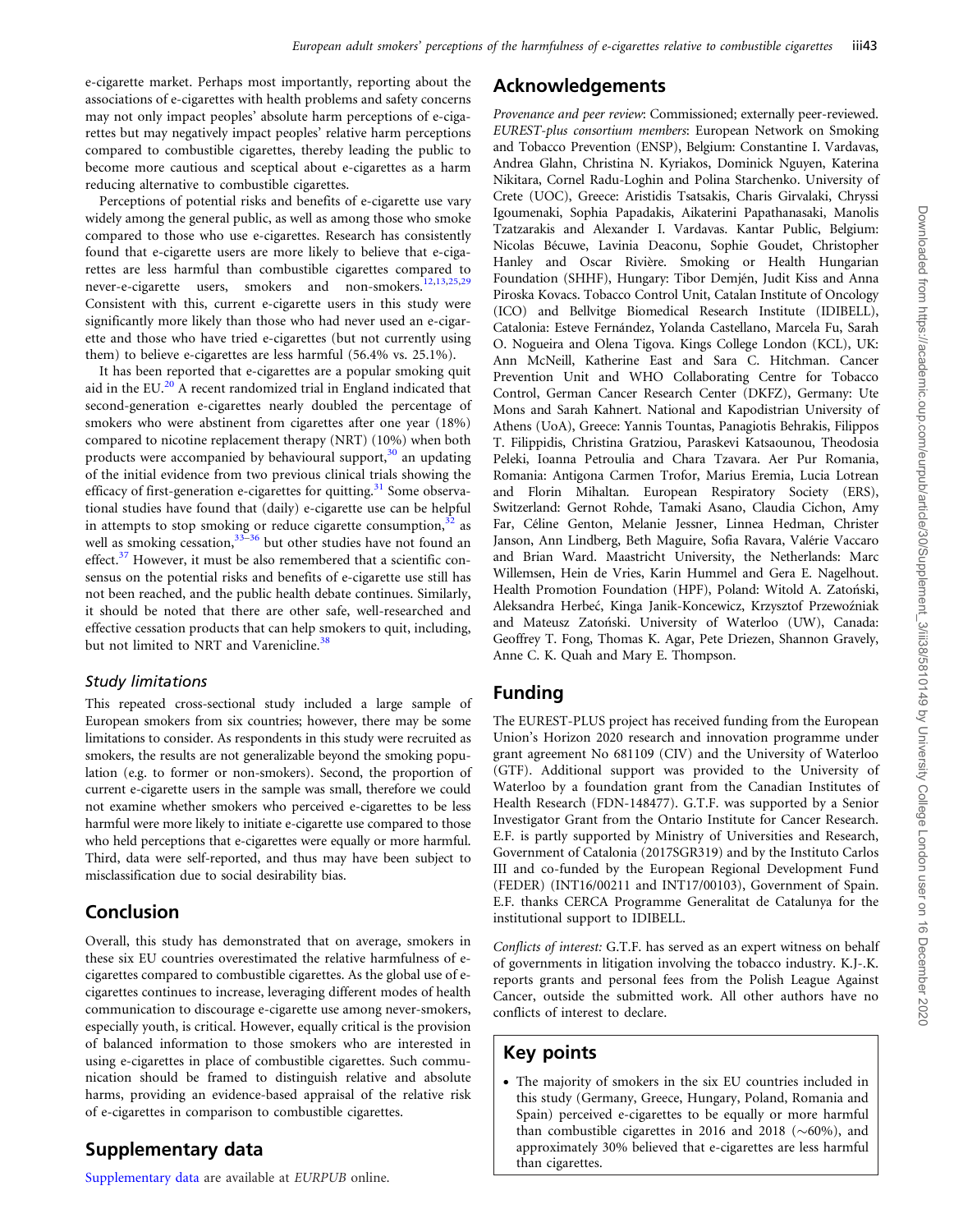- <span id="page-6-0"></span>• It does not appear that the implementation of the European Tobacco Products Directive had a significant impact on relative harm perceptions over time.
- Overall, across both waves (2016 and 2018), respondents from Hungary had the highest proportion of smokers who perceived e-cigarettes to be less harmful than combustible cigarettes (35.6%), followed by Greece (33.2%) and Germany (29.7%). Respondents from Spain and Romania were the most negative about relative harm (23.9% and 20.6% perceived e-cigarettes as less harmful respectively).
- Respondents who self-reported current e-cigarette use were four times more likely than never-e-cigarette users to perceive e-cigarettes to be less harmful than cigarettes. Those who had ever-tried (but not current e-cigarette users) were 1.5 times more likely to believe e-cigarettes to be less harmful than never-users.
- This study has demonstrated that smokers in the EU commonly overestimate the relative risk of e-cigarettes compared to combustible cigarettes. Therefore, public health communication should be framed to reduce the confusion between relative and absolute harms.

# References

- [1](#page-0-0) World Health Organization. Tobacco: Deadly in Any Form or Disguise. World No Tobacco Day, 2006. Available at: [https://www.who.int/tobacco/communications/](https://www.who.int/tobacco/communications/events/wntd/2006/Report_v8_4May06.pdf) [events/wntd/2006/Report\\_v8\\_4May06.pdf](https://www.who.int/tobacco/communications/events/wntd/2006/Report_v8_4May06.pdf) (24 July 2019, date last accessed).
- [2](#page-0-0) National Center for Chronic Disease Prevention and Health Promotion (US) Office on Smoking and Health. The Health Consequences of Smoking—50 Years of Progress: A Report of the Surgeon General, 2014. Atlanta (GA): Centers for Disease Control and Prevention (US). Available at: [https://www.ncbi.nlm.nih.](https://www.ncbi.nlm.nih.gov/books/NBK179276/pdf/Bookshelf_NBK179276.pdf) [gov/books/NBK179276/pdf/Bookshelf\\_NBK179276.pdf](https://www.ncbi.nlm.nih.gov/books/NBK179276/pdf/Bookshelf_NBK179276.pdf) (24 July 2019, date last accessed).
- [3](#page-0-0) Doll R, Peto R, Boreham J, Sutherland I. Mortality in relation to smoking: 50 years' observations on male British doctors. BMJ 2004;328:1519.
- [4](#page-0-0) Pirie K, Peto R, Reeves GK, et al. The 21st century hazards of smoking and benefits of stopping: a prospective study of one million women in the UK. Lancet 2013;381: 133–41.
- [5](#page-0-0) Russell MA. Low-tar medium-nicotine cigarettes: a new approach to safer smoking. Br Med J 1976;1:1430–3.
- [6](#page-1-0) Thun MJ, Burns DM. Health impact of "reduced yield" cigarettes: a critical assessment of the epidemiological evidence. Tob Control 2001;10 Suppl 1:i4–11.
- [7](#page-1-0) Tindle HA, Rigotti NA, Davis RB, et al. Cessation among smokers of "light" cigarettes: results from the 2000 national health interview survey. Am J Public Health 2006;96:1498–504.
- [8](#page-1-0) National Academies of Sciences, Engineering, and Medicine. Public Health Consequences of E-Cigarettes. Washington, DC: The National Academies Press, 2018. Available at: [http://nationalacademies.org/hmd/Reports/2018/public-health](http://nationalacademies.org/hmd/Reports/2018/public-health-consequences-of-e-cigarettes.aspx)[consequences-of-e-cigarettes.aspx](http://nationalacademies.org/hmd/Reports/2018/public-health-consequences-of-e-cigarettes.aspx) (24 July 2019, date last accessed).
- [9](#page-1-0) McNeill A, Brose LS, Calder R, McRobbie H. Vaping in England: An Evidence Update February 2019: A Report Commissioned by Public Health England. London, UK: Public Health England, 2019. Available at: [https://assets.publishing.](https://assets.publishing.service.gov.uk/government/uploads/system/uploads/attachment_data/file/781748/Vaping_in_England_an_evidence_update_February_2019.pdf) [service.gov.uk/government/uploads/system/uploads/attachment\\_data/file/781748/](https://assets.publishing.service.gov.uk/government/uploads/system/uploads/attachment_data/file/781748/Vaping_in_England_an_evidence_update_February_2019.pdf) [Vaping\\_in\\_England\\_an\\_evidence\\_update\\_February\\_2019.pdf](https://assets.publishing.service.gov.uk/government/uploads/system/uploads/attachment_data/file/781748/Vaping_in_England_an_evidence_update_February_2019.pdf) (24 July 2019, date last accessed).
- [10](#page-1-0) Royal College of Physicians. Nicotine Without Smoke: Tobacco Harm Reduction. London: RCP, 2016.
- [11](#page-1-0) American Cancer Society. American Cancer Society Position Statement on Electronic Cigarettes 2018. Available at: [https://www.cancer.org/healthy/stay-away](https://www.cancer.org/healthy/stay-away-from-tobacco/e-cigarette-position-statement.html)[from-tobacco/e-cigarette-position-statement.html](https://www.cancer.org/healthy/stay-away-from-tobacco/e-cigarette-position-statement.html) (24 July 2019, date last accessed).
- [12](#page-1-0) Romijnders K, van Osch L, de Vries H, Talhout R. Perceptions and reasons regarding e-cigarette use among users and non-users: a narrative literature review. Int J Environ Res Public Health 2018;15:1190.
- [13](#page-4-0) Huang J, Feng B, Weaver SR, et al. Changing perceptions of harm of e-cigarette vs cigarette use among adults in 2 US National Surveys From 2012 to 2017. JAMA Netw Open 2019;2:e191047.
- 14 Nicksic NE, Snell LM, Barnes AJ. Reasons to use e-cigarettes among adults and youth in the Population Assessment of Tobacco and Health (PATH) study. Addict Behav 2019;93:93–9.
- [15](#page-1-0) Yong HH, Borland R, Cummings KM, et al. Reasons for regular vaping and for its discontinuation among smokers and recent ex-smokers: findings from the 2016 ITC Four Country Smoking and Vaping Survey. Addiction 2019;114:35–48.
- 16 Twyman L, Watts C, Chapman K, Walsberger SC. Electronic cigarette use in New South Wales, Australia: reasons for use, place of purchase and use in enclosed and outdoor places. Aust N Z J Public Health 2018;42:491–6.
- 17 Huerta TR, Walker DM, Mullen D, et al. Trends in e-cigarette awareness and perceived harmfulness in the U.S. Am J Prev Med 2017;52:339–46.
- 18 Farsalinos KE, Romagna G, Tsiapras D, et al. Characteristics, perceived side effects and benefits of electronic cigarette use: a worldwide survey of more than 19,000 consumers. Int J Environ Res Public Health 2014;11:4356–73.
- 19 Brose LS, Brown J, Hitchman SC, McNeill A. Perceived relative harm of electronic cigarettes over time and impact on subsequent use. A survey with 1-year and 2-year follow-ups. Drug Alcohol Depend 2015;157:106–11.
- [20](#page-5-0) Filippidis FT, Laverty AA, Mons U, et al. Changes in smoking cessation assistance in the European Union between 2012 and 2017: pharmacotherapy versus counselling versus e-cigarettes. Tob Control 2019;28:95–100.
- [21](#page-1-0) Persoskie A, O'Brien EK, Poonai K. Perceived relative harm of using e-cigarettes predicts future product switching among U.S. adult cigarette and e-cigarette dual users. Addiction 2019;114:2197–205.
- [22](#page-1-0) Institute for Global Tobacco Control. John Hopkins Bloomberg School of Public Health. Country Laws Regulating E-Cigarettes: A Policy Scan. Baltimore, MD: Johns Hopkins Bloomberg School of Public Health, 2018. Available at: [https://www.glob](https://www.globaltobaccocontrol.org/e-cigarette_policyscan ) [altobaccocontrol.org/e-cigarette\\_policyscan](https://www.globaltobaccocontrol.org/e-cigarette_policyscan ) (24 July 2019, date last accessed).
- [23](#page-1-0) Yong H-H, Borland R, Balmford J, et al. Prevalence and correlates of the belief that electronic cigarettes are a lot less harmful than conventional cigarettes under the different regulatory environments of Australia and the United Kingdom. Nicotine Tob Res 2017;19:258–63.
- [24](#page-1-0) Thompson ME, Driezen P, Boudreau C, et al. Methods of the International Tobacco Control (ITC) EUREST-PLUS ITC Europe Surveys. Eur J Public Health 2020;30:iii4–9.
- [25](#page-4-0) Fong GT, Elton-Marshall T, Driezen P, et al. U.S. adult perceptions of the harmfulness of tobacco products: descriptive findings from the 2013-14 baseline wave 1 of the path study. Addict Behav 2019;91:180–7.
- [26](#page-4-0) Elton-Marshall T, Fong GT, Li G, et al. Perceptions of the harmfulness of e-cigarettes across 20 countries: findings from the ITC Project. Evidence on e-cigarettes use and perceptions, and the implications for tobacco control: Canadian and international perspectives. In: Proceedings of the Canadian Public Health Association Symposium, 28–31 May 2018, Montreal (QC).
- [27](#page-4-0) Kennedy RD, Awopegba A, De León E, Cohen JE. Global approaches to regulating electronic cigarettes. Tob Control 2017;26:440–5.
- [28](#page-4-0) East KA, Hitchman SC, McDermott M, McNeill A, et al.; EUREST-PLUS consortium. Social norms towards smoking and electronic cigarettes among adult smokers in seven European Countries: findings from the EUREST-PLUS ITC Europe Surveys. Tob Induc Dis 2018;16:A15.
- [29](#page-5-0) Cooper M, Loukas A, Harrell MB, Perry CL. College students' perceptions of risk and addictiveness of e-cigarettes and cigarettes. J Am Coll Health 2017;65:103–11.
- [30](#page-2-0) Hajek P, Phillips-Waller A, Przulj D, et al. A randomized trial of e-cigarettes versus nicotine-replacement therapy. N Engl J Med 2019;380:629–37.
- [31](#page-5-0) McRobbie H, Bullen C, Hartmann-Boyce J, Hajek P. Electronic cigarettes for smoking cessation and reduction. Cochrane Database Syst Rev 2014;12:CD010216.
- [32](#page-5-0) Brose LS, Hitchman SC, Brown J, et al. Is the use of electronic cigarettes while smoking associated with smoking cessation attempts, cessation and reduced cigarette consumption? A survey with a 1-year follow-up. Addiction 2015;110:1160–8.
- 33 Jackson S, Kotz D, West R, Brown J. Moderators of real-world effectiveness of smoking cessation aids: a population study. Addiction 2019;114:1627–38.
- 34 Coleman B, Rostron B, Johnson SE, et al. Transitions in electronic cigarette use among adults in the Population Assessment of Tobacco and Health (PATH) Study, Waves 1 and 2 (2013-2015). Tob Control 2019;28:50–9.